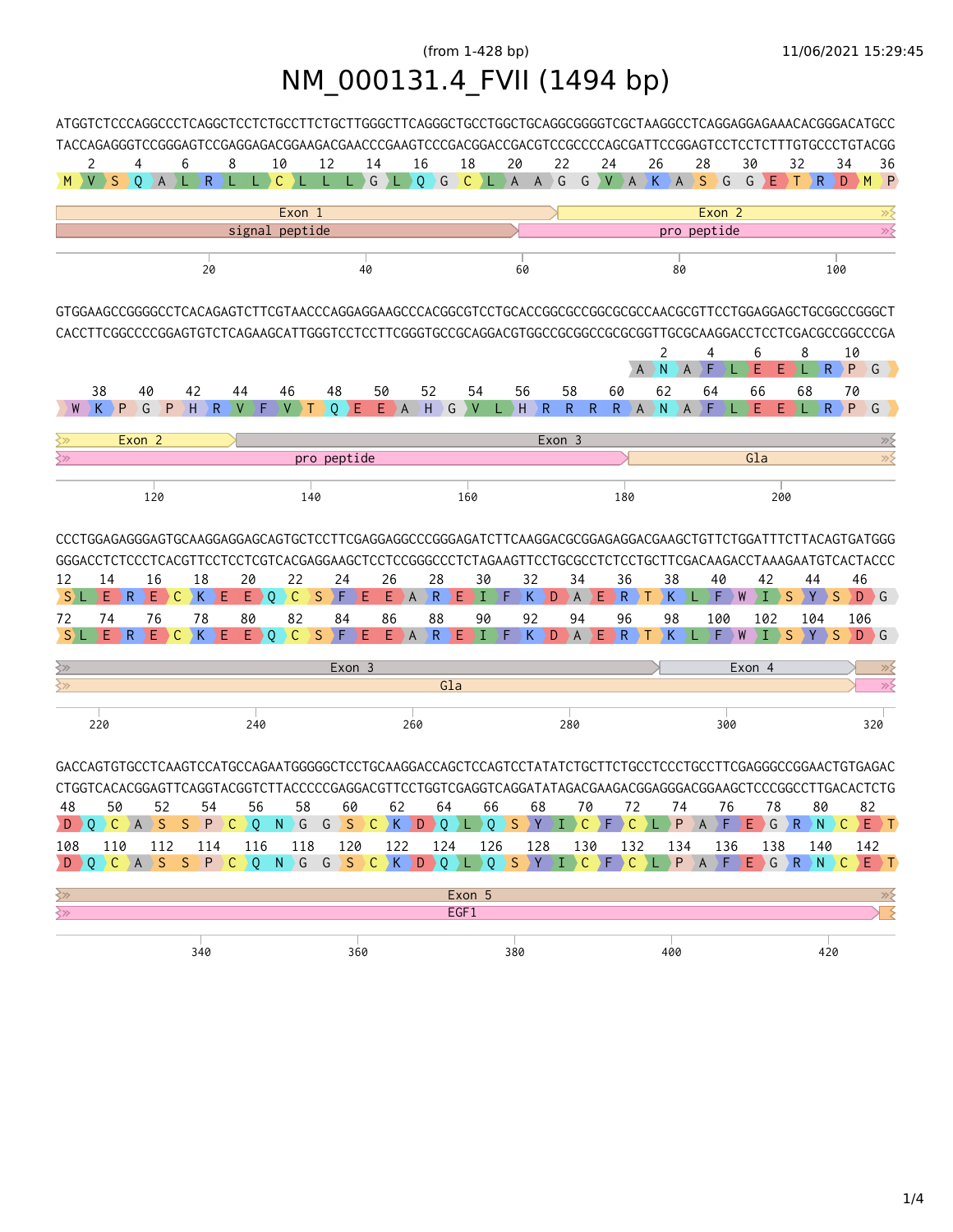|                                                          |          |              |                        |              |                                                                        |              |              |     |              |                   |                     |          |                                                            |                          |                  |              |                |                |          |                     |              |              |              |               |              |              |                |                               |                      | GCACAAGGATGACCAGCTGATCTGTGTGAACGAGAACGGCGGCTGTGAGCAGTACTGCAGTGACCACACGGGCACCAAGCGCTCCTGTCGGTGCCACGAGGGGTACT<br>CGTGTTCCTACTGGTCGACTAGACACACTTGCTCTTGCCGCCGACACTCGTCATGACGTCACTGGTGTGCCCGTGGTTCGCGAGGACAGCCACGGTGCTCCCCATGA |
|----------------------------------------------------------|----------|--------------|------------------------|--------------|------------------------------------------------------------------------|--------------|--------------|-----|--------------|-------------------|---------------------|----------|------------------------------------------------------------|--------------------------|------------------|--------------|----------------|----------------|----------|---------------------|--------------|--------------|--------------|---------------|--------------|--------------|----------------|-------------------------------|----------------------|----------------------------------------------------------------------------------------------------------------------------------------------------------------------------------------------------------------------------|
| 84                                                       |          | 86           |                        | 88           | 90                                                                     | 92           |              | 94  |              | 96                | 98                  |          | 100                                                        |                          | 102              |              | 104            |                | 106      |                     | 108          |              | 110          |               | 112          |              | 114            |                               | 116                  | 118                                                                                                                                                                                                                        |
| H.                                                       | K.       | Ð            | $D \rightarrow Q$      | YL.          | $\mathbf{I}$                                                           | $\vee$<br>C. | N.           |     | $E$ N        | G                 | $\backslash$ C<br>G |          | $\left  \begin{array}{c} \mathsf{E} \end{array} \right $ 0 | $Y \rightarrow C$        |                  | S.           |                |                | DHTG     |                     | $\top$       | $\mathsf{K}$ | $\mathsf{R}$ | $\setminus$ S | $\mathsf{C}$ | $R$ C        |                | $\rightarrow$ H $\rightarrow$ |                      | $E$ $G$ $Y$                                                                                                                                                                                                                |
| 144                                                      |          | 146          |                        | 148          | 150                                                                    | 152          |              | 154 |              | 156               | 158                 |          | 160                                                        |                          | 162              |              | 164            |                | 166      |                     | 168          |              | 170          |               | 172          |              | 174            |                               | 176                  | 178                                                                                                                                                                                                                        |
| H                                                        | K        | D            | D                      | DΙ           | T.                                                                     | V<br>C       | <sup>N</sup> | E   | ) N          | G                 | $\mathsf{C}$<br>G   | Ε.       | DΟ                                                         | Y.                       | C.               | <sub>S</sub> | D              | DH.            | ÌТ.      | G                   | ٠T.          | K            | $\mathsf{R}$ | <b>S</b>      | $\mathsf{C}$ | R.           | ) C            | н                             | F<br>G               | Y                                                                                                                                                                                                                          |
|                                                          |          |              |                        |              |                                                                        |              |              |     |              |                   |                     |          |                                                            | Exon 6                   |                  |              |                |                |          |                     |              |              |              |               |              |              |                |                               |                      | $\gg$                                                                                                                                                                                                                      |
| $\gtrsim$                                                |          |              |                        |              |                                                                        |              |              |     |              |                   |                     |          |                                                            | EGF <sub>2</sub>         |                  |              |                |                |          |                     |              |              |              |               |              |              |                |                               |                      | $\overline{\mathscr{D}}$                                                                                                                                                                                                   |
|                                                          |          |              | 440                    |              |                                                                        |              |              | 460 |              |                   |                     |          |                                                            | 480                      |                  |              |                |                |          | 500                 |              |              |              |               |              |              | 520            |                               |                      |                                                                                                                                                                                                                            |
|                                                          |          |              |                        |              |                                                                        |              |              |     |              |                   |                     |          |                                                            |                          |                  |              |                |                |          |                     |              |              |              |               |              |              |                |                               |                      | CTCTGCTGGCAGACGGGGTGTCCTGCACACCCACAGTTGAATATCCATGTGGAAAAATACCTATTCTAGAAAAAAGAAATGCCAGCAAACCCCAAGGCCGAATTGTG                                                                                                                |
|                                                          |          |              |                        |              |                                                                        |              |              |     |              |                   |                     |          |                                                            |                          |                  |              |                |                |          |                     |              |              |              |               |              |              |                |                               |                      | GAGACGACCGTCTGCCCCACAGGACGTGTGGGTGTCAACTTATAGGTACACCTTTTTATGGATAAGATCTTTTTTCTTTACGGTCGTTTGGGGTTCCGGCTTAACAC                                                                                                                |
| S) L                                                     | 120      | 122<br>A     | D                      | 124<br>G     | 126<br><sub>S</sub><br>$\vee$                                          | C            | 128          | P   | 130<br>V     | 132<br>Е          |                     | 134<br>P | C                                                          | 136<br>G<br>$\mathsf{K}$ | 138<br>$\bullet$ | P            | 140            |                | 142<br>Е | $\rightarrow$ K     | 144<br>R     | N            | 146          | $A \ S$       | 148          | $K$ $P$      | 150            | $Q \cap G$                    | 152<br>∑R            | 154<br>V<br>Ι                                                                                                                                                                                                              |
|                                                          | 180      | 182          |                        | 184          | 186                                                                    |              | 188          |     | 190          | 192               |                     | 194      |                                                            | 196                      | 198              |              | 200            |                |          | 202                 | 204          |              | 206          |               | 208          |              | 210            |                               | 212                  | 214                                                                                                                                                                                                                        |
| S) L                                                     |          | $\mathsf{A}$ | D                      | G V          | <sub>S</sub>                                                           | -C           | Т            | P   | $\vee$<br>T. | $E \rightarrow Y$ | $\mathsf{P}$        |          | ⊦C :                                                       | $G$ $K$                  |                  | I P          | Ι              | L              |          | $E$ $K$             | $\mathsf{R}$ | N            |              |               | ASKP         |              | $\overline{0}$ | $\overline{G}$                | $R \rightarrow I$    | <b>V</b>                                                                                                                                                                                                                   |
|                                                          |          |              |                        |              |                                                                        |              |              |     |              |                   |                     |          |                                                            |                          |                  |              |                |                |          |                     |              |              |              |               |              |              |                |                               |                      |                                                                                                                                                                                                                            |
| ≷≫<br>$\overline{\left\langle \mathrm{p}\right\rangle }$ |          |              |                        | Exon 6       |                                                                        |              |              |     |              |                   |                     |          | EGF <sub>2</sub>                                           |                          |                  |              |                |                |          | Exon 7              |              |              |              |               |              |              |                |                               |                      | $\gg$<br>$\gg$                                                                                                                                                                                                             |
|                                                          |          |              |                        |              |                                                                        |              |              |     |              |                   |                     |          |                                                            |                          |                  |              |                |                |          |                     |              |              |              |               |              |              |                |                               |                      |                                                                                                                                                                                                                            |
|                                                          | 540      |              |                        |              |                                                                        | 560          |              |     |              |                   | 580                 |          |                                                            |                          |                  |              |                | 600            |          |                     |              |              |              | 620           |              |              |                |                               |                      | 640                                                                                                                                                                                                                        |
|                                                          |          |              |                        |              |                                                                        |              |              |     |              |                   |                     |          |                                                            |                          |                  |              |                |                |          |                     |              |              |              |               |              |              |                |                               |                      | GGGGGCAAGGTGTGCCCCAAAGGGGAGTGTCCATGGCAGGTCCTGTTGTTGGTGAATGGAGCTCAGTTGTGTGGGGGGACCCTGATCAACACCATCTGGGTGGTCTC<br>CCCCCGTTCCACACGGGGTTTCCCCTCACAGGTACCGTCCAGGACAACAACCACTTACCTCGAGTCAACACACCCCCCTGGGACTAGTTGTGGTAGACCCACCAGAG |
|                                                          | 156<br>G | K.           | 158<br>V.<br>C         | 160<br>P     | 162<br>G<br>Κ                                                          | Е            | 164<br>C     | P   | 166<br>W     | 168<br>0          |                     | 170      |                                                            | 172<br>V)                | $\mathsf N$      | 174<br>G     | $\overline{A}$ | 176<br>$\circ$ | 7 L D    | 178<br>$\mathsf{C}$ | $\big)$ G    | 180<br>G     |              | 182           | T            | 184<br>N     |                | 186                           | 188<br>W             | 190<br>$V \rightarrow S$                                                                                                                                                                                                   |
|                                                          | 216      |              | 218                    | 220          | 222                                                                    |              | 224          |     | 226          | 228               |                     | 230      |                                                            | 232                      |                  | 234          |                | 236            |          | 238                 |              | 240          |              | 242           |              | 244          |                | 246                           | 248                  | 250                                                                                                                                                                                                                        |
| G                                                        | G        | ∑К⊹          | $\vee$<br>$\mathsf{C}$ | $\mathsf{P}$ | $K \ G$                                                                | E.           | $\mathsf{C}$ | ) P | W            | V<br>0            |                     |          |                                                            | $V \rightarrow N$        |                  | $\big) G$    | $A$ 0          |                |          | LCG                 |              | G            | T.           |               | $\bot$       | <sup>N</sup> | Т              | Τ                             | $\mathbf{V}$<br>W    | $V \rightarrow S$                                                                                                                                                                                                          |
| ⊰≫                                                       |          |              |                        |              | Exon 7                                                                 |              |              |     |              |                   |                     |          |                                                            |                          |                  |              |                |                |          | Exon 8              |              |              |              |               |              |              |                |                               |                      | ≫⋛                                                                                                                                                                                                                         |
| ≷≫                                                       |          |              |                        |              |                                                                        |              |              |     |              |                   |                     |          |                                                            | Serine Protease          |                  |              |                |                |          |                     |              |              |              |               |              |              |                |                               |                      | $\gg$                                                                                                                                                                                                                      |
|                                                          |          |              |                        |              |                                                                        |              |              |     |              |                   |                     |          |                                                            |                          |                  |              |                |                |          |                     |              |              |              |               |              |              |                |                               |                      |                                                                                                                                                                                                                            |
|                                                          |          |              |                        | 660          |                                                                        |              |              |     |              | 680               |                     |          |                                                            |                          | 700              |              |                |                |          |                     |              | 720          |              |               |              |              |                |                               | 740                  |                                                                                                                                                                                                                            |
|                                                          |          |              |                        |              |                                                                        |              |              |     |              |                   |                     |          |                                                            |                          |                  |              |                |                |          |                     |              |              |              |               |              |              |                |                               |                      | CGCGGCCCACTGTTTCGACAAAATCAAGAACTGGAGGAACCTGATCGCGGTGCTGGGCGAGCACGACCTCAGCGAGCACGACGGGGATGAGCAGCCGGCGGGTGG                                                                                                                  |
|                                                          |          |              |                        |              |                                                                        |              |              |     |              |                   |                     |          |                                                            |                          |                  |              |                |                |          |                     |              |              |              |               |              |              |                |                               |                      | GCGCCGGGTGACAAAGCTGTTTTAGTTCTTGACCTCCTTGGACTAGCGCCACCGCCCCCTCGTGCTGGAGTCGCTCGTGCTGCCCCTACTCGTCTCGGCCGCCCACC                                                                                                                |
|                                                          | 192      |              | 194                    | 196          | A A H C F D K I K N W R N L I A V L G E H D L S E H D G D              | 198          | 200          |     | 202          |                   | 204                 | 206      |                                                            | 208                      |                  | 210          |                | 212            |          | 214                 |              | 216          |              | 218           |              | 220          |                | 222                           | 224<br>$E \ Q$ S $R$ | $R$ $V$ $)$                                                                                                                                                                                                                |
|                                                          | 252      |              | 254                    | 256          |                                                                        | 258          | 260          |     | 262          |                   | 264                 | 266      |                                                            | 268                      |                  | 270          |                | 272            |          | 274                 |              | 276          |              | 278           |              | 280          |                | 282                           | 284                  |                                                                                                                                                                                                                            |
|                                                          |          |              |                        |              | A A H <mark>C F D K I K N W R N L I A V L G E H D L S E H D G D</mark> |              |              |     |              |                   |                     |          |                                                            |                          |                  |              |                |                |          |                     |              |              |              |               |              |              |                |                               | $E$ 0 $S$ $R$        | $R$ $V$                                                                                                                                                                                                                    |
| $\overline{\left\langle \mathbf{y}\right\rangle }$       |          |              |                        |              |                                                                        |              | Exon 8       |     |              |                   |                     |          |                                                            |                          |                  |              |                |                |          |                     |              |              | Exon 9       |               |              |              |                |                               |                      | $\gg \lesssim$                                                                                                                                                                                                             |
| $\gtrsim$                                                |          |              |                        |              |                                                                        |              |              |     |              |                   |                     |          |                                                            | Serine Protease          |                  |              |                |                |          |                     |              |              |              |               |              |              |                |                               |                      | $\overline{\gg}$                                                                                                                                                                                                           |
|                                                          |          |              |                        |              |                                                                        |              |              |     |              |                   |                     |          |                                                            |                          |                  |              |                |                |          |                     |              |              |              |               |              |              |                |                               |                      |                                                                                                                                                                                                                            |
|                                                          |          |              | 760                    |              |                                                                        |              |              | 780 |              |                   |                     |          | 800                                                        |                          |                  |              |                |                |          | 820                 |              |              |              |               |              | 840          |                |                               |                      |                                                                                                                                                                                                                            |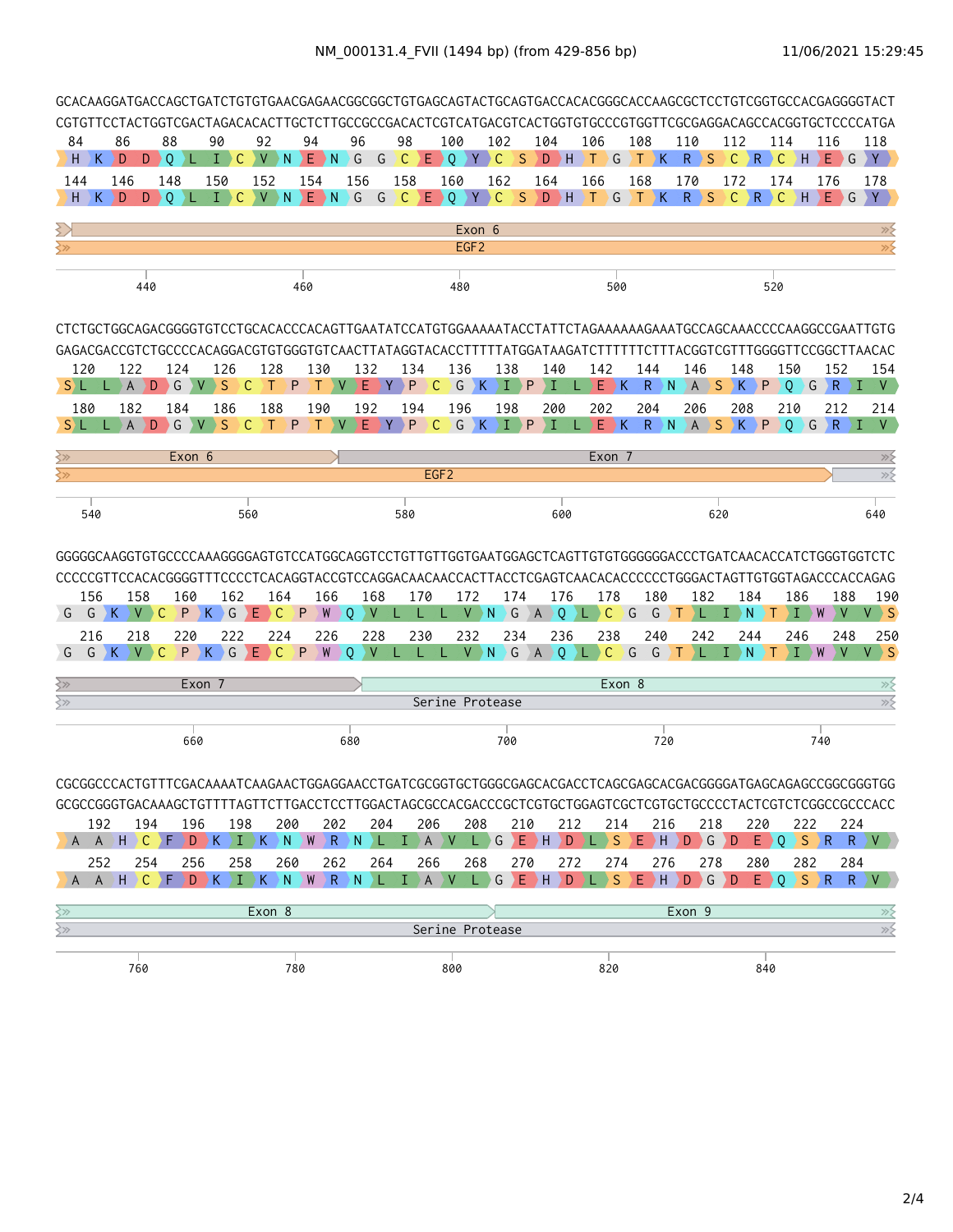| 226<br>A O                                                                         | 228<br>V        | H        | 230<br>$I \rightarrow P$ |                 | 232<br>S<br>Т          | 234<br>Y                                                    | V.              | 236<br>P               | G   | 238<br>Т             | T.   | 240<br>N<br>$\rightarrow$ H                                                                               | 242<br>D                                      | $\mathbf \Phi$              | 244<br>$\mathsf{A}$ | 246<br>) L        | $\mathsf R$<br>L. | 248           | )L)H       | 250<br>$\mathbf{0}$ | $\rightarrow$ P        | 252<br>V | V   | 254 | Т<br>L)                  | 256   | $D$ $H$               | 258<br>V               | V.                    | 260<br>PL                                                                                                   |  |
|------------------------------------------------------------------------------------|-----------------|----------|--------------------------|-----------------|------------------------|-------------------------------------------------------------|-----------------|------------------------|-----|----------------------|------|-----------------------------------------------------------------------------------------------------------|-----------------------------------------------|-----------------------------|---------------------|-------------------|-------------------|---------------|------------|---------------------|------------------------|----------|-----|-----|--------------------------|-------|-----------------------|------------------------|-----------------------|-------------------------------------------------------------------------------------------------------------|--|
| 286                                                                                | 288             |          | 290                      |                 | 292                    | 294                                                         |                 | 296                    |     | 298                  |      | 300                                                                                                       | 302                                           |                             | 304                 | 306               |                   | 308           |            | 310                 |                        | 312      |     | 314 |                          | 316   |                       | 318                    |                       | 320                                                                                                         |  |
| A O                                                                                | $\vee$          | $\bf{D}$ | $I \rightarrow P$        |                 | <sub>S</sub><br>$\top$ | Y                                                           | V               | P                      | G   |                      |      | $T$ ) $T$ $\setminus$ N $\setminus$ H $\setminus$ D $\setminus$ I $\setminus$ A $\setminus$ L $\setminus$ |                                               |                             |                     |                   | $L$ $R$ $L$ $H$   |               |            |                     | $Q$ $P$ $V$            |          | V   |     | $\lfloor \ \rfloor$<br>T |       | $D$ $H$               | $\vee$                 |                       | $V$ $P$<br>DL.                                                                                              |  |
| $\overline{\Huge \sim}$                                                            |                 |          |                          |                 |                        |                                                             |                 |                        |     |                      |      |                                                                                                           |                                               | Exon 9                      |                     |                   |                   |               |            |                     |                        |          |     |     |                          |       |                       |                        |                       | ≫⋛                                                                                                          |  |
| $\overline{\left\langle \right\rangle }$                                           |                 |          |                          |                 |                        |                                                             |                 |                        |     |                      |      |                                                                                                           | Serine Protease                               |                             |                     |                   |                   |               |            |                     |                        |          |     |     |                          |       |                       |                        |                       | $\gg$                                                                                                       |  |
| 860                                                                                |                 |          |                          |                 |                        | 880                                                         |                 |                        |     |                      |      | 900                                                                                                       |                                               |                             |                     |                   | 920               |               |            |                     |                        |          |     | 940 |                          |       |                       |                        |                       | 960                                                                                                         |  |
|                                                                                    |                 |          |                          |                 |                        |                                                             |                 |                        |     |                      |      |                                                                                                           |                                               |                             |                     |                   |                   |               |            |                     |                        |          |     |     |                          |       |                       |                        |                       | TGCCTGCCCGAACGGACGTTCTCTGAGAGGACGCTGGCCTTCGTGCGCTTCTCATTGGTCAGCGGCTGGGGCCAGCTGCTGGACCGTGGCGCCACGGCCCTGGAGCT |  |
|                                                                                    |                 |          |                          |                 |                        |                                                             |                 |                        |     |                      |      |                                                                                                           |                                               |                             |                     |                   |                   |               |            |                     |                        |          |     |     |                          |       |                       |                        |                       | ACGGACGGGCTTGCCTGCAAGAGACTCTCCTGCGACCGGAAGCACGCGAAGAGTAACCAGTCGCCGACCCCGGTCGACGACCTGGCACCGCGGTGCCGGGACCTCGA |  |
| 262<br>$C$ $L$                                                                     | 264<br>P        | E.       | 266<br>$\parallel$ R     | T               | 268<br>) F D           | 270<br>E.<br><sub>S</sub>                                   | $\rightarrow$ R | 272<br>$\rightarrow$ T | Æ   | 274<br>$\mathsf{A}$  | ΣF   | 276<br>$V \ R$                                                                                            | 278<br>$\left\langle \mathsf{F}\right\rangle$ | S                           | 280<br>Æ            | $V \rightarrow$   | 282<br>S          | 284<br>G<br>W | $\big\} G$ |                     | 286<br>$\circ$<br>) Li |          | 288 |     | 290<br>$D \ R$ G         |       | 292<br>$\overline{A}$ | 294<br>T.              | $\vert A \rangle L$   | 296<br>EDD                                                                                                  |  |
| 322                                                                                | 324             |          | 326                      |                 | 328                    | 330                                                         |                 | 332                    |     | 334                  |      | 336                                                                                                       | 338                                           |                             | 340                 |                   | 342               | 344           |            |                     | 346                    |          | 348 |     | 350                      |       | 352                   | 354                    |                       | 356                                                                                                         |  |
| C.                                                                                 | P               |          | $E \rightarrow R$        | $\rightarrow$ T | ۱F.                    | S                                                           | E R             | Τ                      |     | $\mathsf{A}$         | ΣF   | $V \ R$                                                                                                   | $\left\langle \mathsf{F}\right\rangle$        | <sub>S</sub>                | ¢                   |                   | V S G W G         |               |            |                     | $\overline{Q}$         | D.       | L.  |     | $D \ R$ <sup>G</sup>     |       | $\overline{A}$        | $\mathsf{A}$<br>$\top$ |                       | $E$ ) L                                                                                                     |  |
| ≷≫                                                                                 |                 |          |                          |                 |                        |                                                             |                 |                        |     |                      |      |                                                                                                           |                                               | Exon <sub>9</sub>           |                     |                   |                   |               |            |                     |                        |          |     |     |                          |       |                       |                        |                       | $\gg$                                                                                                       |  |
| $\overline{\Huge \sim}$                                                            |                 |          |                          |                 |                        |                                                             |                 |                        |     |                      |      |                                                                                                           | Serine Protease                               |                             |                     |                   |                   |               |            |                     |                        |          |     |     |                          |       |                       |                        |                       | $\gg$                                                                                                       |  |
|                                                                                    |                 |          |                          | 980             |                        |                                                             |                 |                        |     | 1,000                |      |                                                                                                           |                                               |                             | 1,020               |                   |                   |               |            |                     |                        | 1,040    |     |     |                          |       |                       | 1,060                  |                       |                                                                                                             |  |
|                                                                                    |                 |          |                          |                 |                        |                                                             |                 |                        |     |                      |      |                                                                                                           |                                               |                             |                     |                   |                   |               |            |                     |                        |          |     |     |                          |       |                       |                        |                       |                                                                                                             |  |
| 298<br>M                                                                           | 300<br>$\vee$   | N        | 302                      | P               | 304<br>R               |                                                             | 306<br>М        | 308<br>$\circ$         | D   | 310<br>$\mathcal{C}$ |      | 312<br>Q<br>L.                                                                                            | $\circ$                                       | 314<br>S<br>$\rightarrow$ R | 316<br>K.           | <b>V</b>          | 318<br>G          | D             | 320<br>S   | P                   | 322<br>N               |          | 324 | F   | 326<br>Y                 | M     | 328<br>F              | C                      | 330<br>$\overline{A}$ | 332<br>Y.<br>G                                                                                              |  |
| 358                                                                                | 360             |          | 362                      |                 | 364                    |                                                             | 366             | 368                    |     | 370                  |      | 372                                                                                                       |                                               | 374                         | 376                 |                   | 378               |               | 380        |                     | 382                    |          | 384 |     | 386                      |       | 388                   |                        | 390                   | 392                                                                                                         |  |
|                                                                                    |                 |          |                          |                 | R.                     |                                                             | M               | $\Omega$<br>т          | D   | $\mathsf{C}$         | ) L. | $\overline{0}$                                                                                            |                                               |                             |                     | Q S R K V G D S P |                   |               |            |                     | $\mathsf{N}$           | ΣТ       |     | Ε   | Y                        | M     | F                     | C                      | AG                    | Y :                                                                                                         |  |
| ≷≫                                                                                 |                 |          |                          |                 |                        |                                                             |                 |                        |     |                      |      |                                                                                                           |                                               | Exon 9                      |                     |                   |                   |               |            |                     |                        |          |     |     |                          |       |                       |                        |                       | ≫                                                                                                           |  |
| $\Leftrightarrow$                                                                  |                 |          |                          |                 |                        |                                                             |                 |                        |     |                      |      |                                                                                                           | Serine Protease                               |                             |                     |                   |                   |               |            |                     |                        |          |     |     |                          |       |                       |                        |                       | $\gg$                                                                                                       |  |
|                                                                                    |                 | 1,080    |                          |                 |                        |                                                             |                 | 1,100                  |     |                      |      |                                                                                                           | 1,120                                         |                             |                     |                   |                   |               | 1,140      |                     |                        |          |     |     |                          | 1,160 |                       |                        |                       |                                                                                                             |  |
| 334                                                                                |                 | 336      |                          | 338             | 340                    |                                                             | 342             |                        | 344 |                      | 346  | 348                                                                                                       |                                               | 350                         |                     | 352               | 354               |               | 356        |                     | 358                    |          | 360 |     | 362                      |       | 364                   |                        | 366                   | 368                                                                                                         |  |
|                                                                                    | $S$ D G S K D S |          |                          |                 |                        | $C$ $K$ $G$ $D$ $S$ $G$ $G$ $P$ $H$ $A$ $T$ $H$ $Y$ $R$ $G$ |                 |                        |     |                      |      |                                                                                                           |                                               |                             |                     |                   |                   | .) T .        |            | WY.                 |                        |          |     |     |                          |       |                       |                        |                       | $\overline{C}$                                                                                              |  |
| 394                                                                                |                 | 396      |                          | 398             | 400                    |                                                             | 402             |                        | 404 |                      | 406  | 408                                                                                                       |                                               | 410                         |                     | 412               | 414               |               | 416        |                     | 418                    |          | 420 |     | 422                      |       | 424                   |                        | 426                   | 428<br>SDGSKDSCKGDSGGPHATHYRGTWYLTGIVSWGQGC                                                                 |  |
|                                                                                    |                 |          |                          |                 |                        |                                                             |                 |                        |     |                      |      |                                                                                                           |                                               |                             |                     |                   |                   |               |            |                     |                        |          |     |     |                          |       |                       |                        |                       |                                                                                                             |  |
| $\overline{\left\langle \mathbf{y}\right\rangle }$<br>$\overline{\leftthreetimes}$ |                 |          |                          |                 |                        |                                                             |                 |                        |     |                      |      |                                                                                                           | Serine Protease                               | Exon 9                      |                     |                   |                   |               |            |                     |                        |          |     |     |                          |       |                       |                        |                       | $\gg$<br>$\gg$                                                                                              |  |